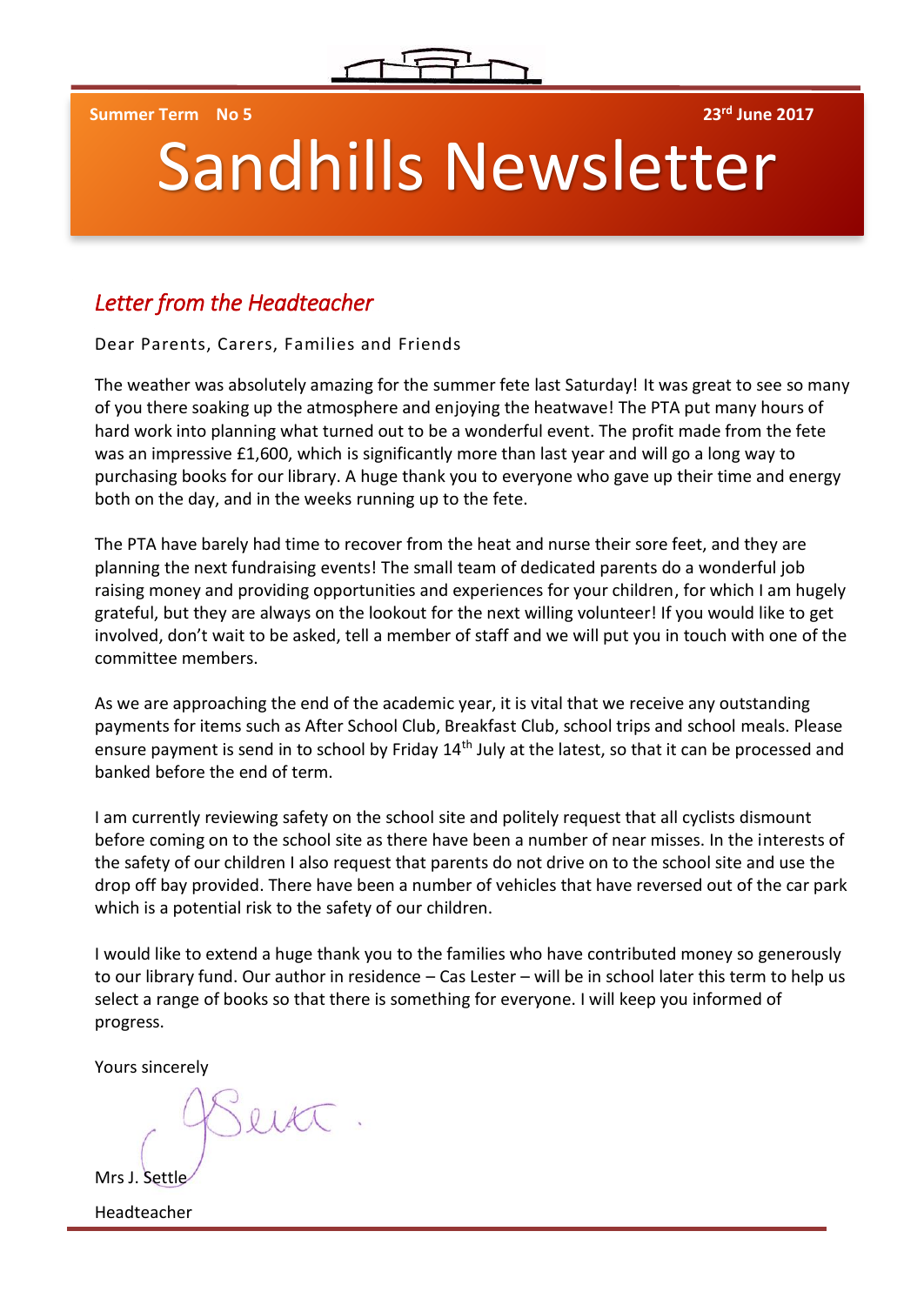

### *This Week's Attendance*

Congratulations to **Acer and Cedar** classes for achieving 99% attendance this week. We just can't seem to get to that 100% mark. It just takes half a day off school to lose sight of that 100% goal!

| Acer         | 97.59% |
|--------------|--------|
| Ash          | 92.07% |
| <b>Beech</b> | 95.86% |
| Cedar        | 99.03% |
| Maple        | 91.67% |
| Mulberry     | 95.19% |
|              |        |

| Acer  | 97.59% | Oak      | 97.00% |
|-------|--------|----------|--------|
| Ash   | 92.07% | Pine     | 91.56% |
| Beech | 95.86% | Sycamore | 96.32% |
| Cedar | 99.03% | Walnut   | 96.00% |
| Maple | 91.67% | Willow   | 97.33% |
|       |        |          |        |

Sandhill's target is to keep all classes **above 96.5%.** 

Please ensure your child arrives at school by 8:45am and attends every day. Good attendance and punctuality are an essential element to your child doing well at school.

### *Superstar Learners of the Week*

The award is given to those children who are making a wonderful effort either with work or their attitude to learning.

Ethan CJ. Jamie-Lee W. Chantal L. Mahleik S. Naomi C. Gracie B. Max B. May E. Lola T. Veronika F. Libby H.



Well done to everyone today, we are very proud of you.

#### *Our Amazing School Choir!*

Our School Choir have been really busy over the last 2 weeks. Many of you would have heard them singing at the Risinghurst and Sandhills Community Fete on Sunday 11<sup>th</sup> June and again at our own School Fete last Saturday.

On Monday this week, 24 members of the Choir went to Dorchester Abbey to take part in The Festival of Voices, an annual event now in its  $34<sup>th</sup>$  year. The Festival takes place over 5 nights and we were part of the opening night along with choirs from 7 other schools in Oxfordshire. We arrived at the Abbey at about 2.45pm and joined the other choirs on the stage for a 2½ hour rehearsal with Peter Hunt, our conductor for the evening. He worked with all the choirs to make sure that the singing would be brilliant in the evening. Luckily, inside the Abbey was much cooler than outside the Abbey! The photograph shows the children at the rehearsal. Afterwards we went outside to the Abbey grounds and sat in the shade for our picnic teas and were joined by some of our families.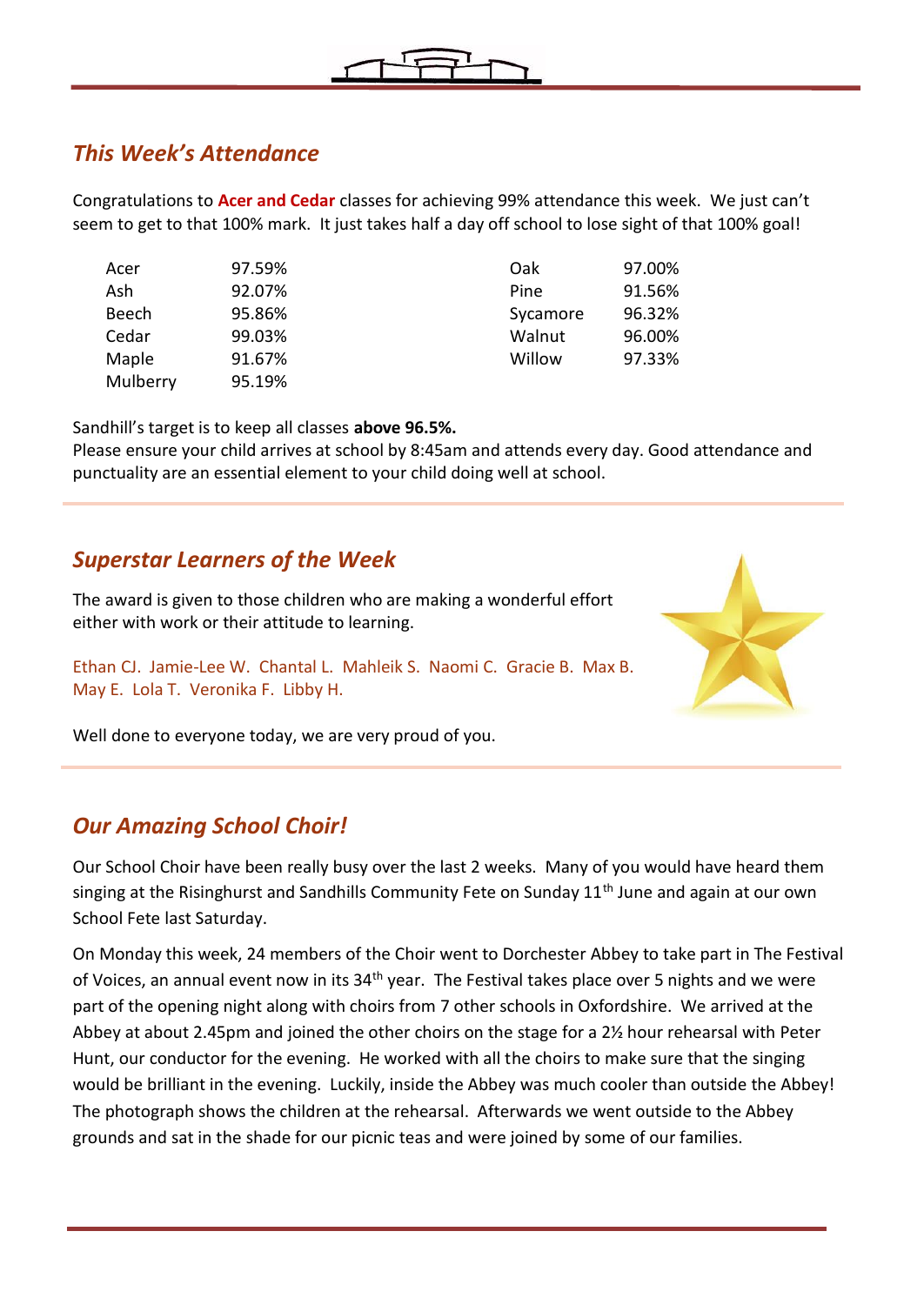

At 6.30pm all the parents were seated and the concert started. The children really enjoyed singing the songs and, despite the warmth of the day, sang their hearts out. All the practice we had done at school and during the afternoon really paid off and the sound was amazing – and no doubt brought a tear to a few parents' eyes.

Thank you to Gracie and Tom's mums for coming with us and to all the children who took part on Monday. Their commitment to Choir and the extra rehearsals we had for this special event was incredible and I am so proud of them.



Mrs Marr

#### **Mr Taylor's Technology Spot**

I read an interesting article recently about tips for parents in a digital age. One of their ideas was that families who play together, learn together. Whilst their wording sounds slightly cheesy, joining in with your children on a video game can be really fun and a good way to demonstrate good sportsmanship and gaming etiquette.

#### **Eco Warrior's Top Tip**

Don't forget to put your grass cuttings onto your compost, rather than in your green bin!

#### **VACANCY**

We are looking for a Kidz Club – After School - Play Worker to join our team in September. If you enjoy providing high quality, creative play and care for the children, preparing and serving snacks, and communicating with parents and carers, this could be just the job for you!

Please speak to Anna in the office. Interviews will take place before the end of term.